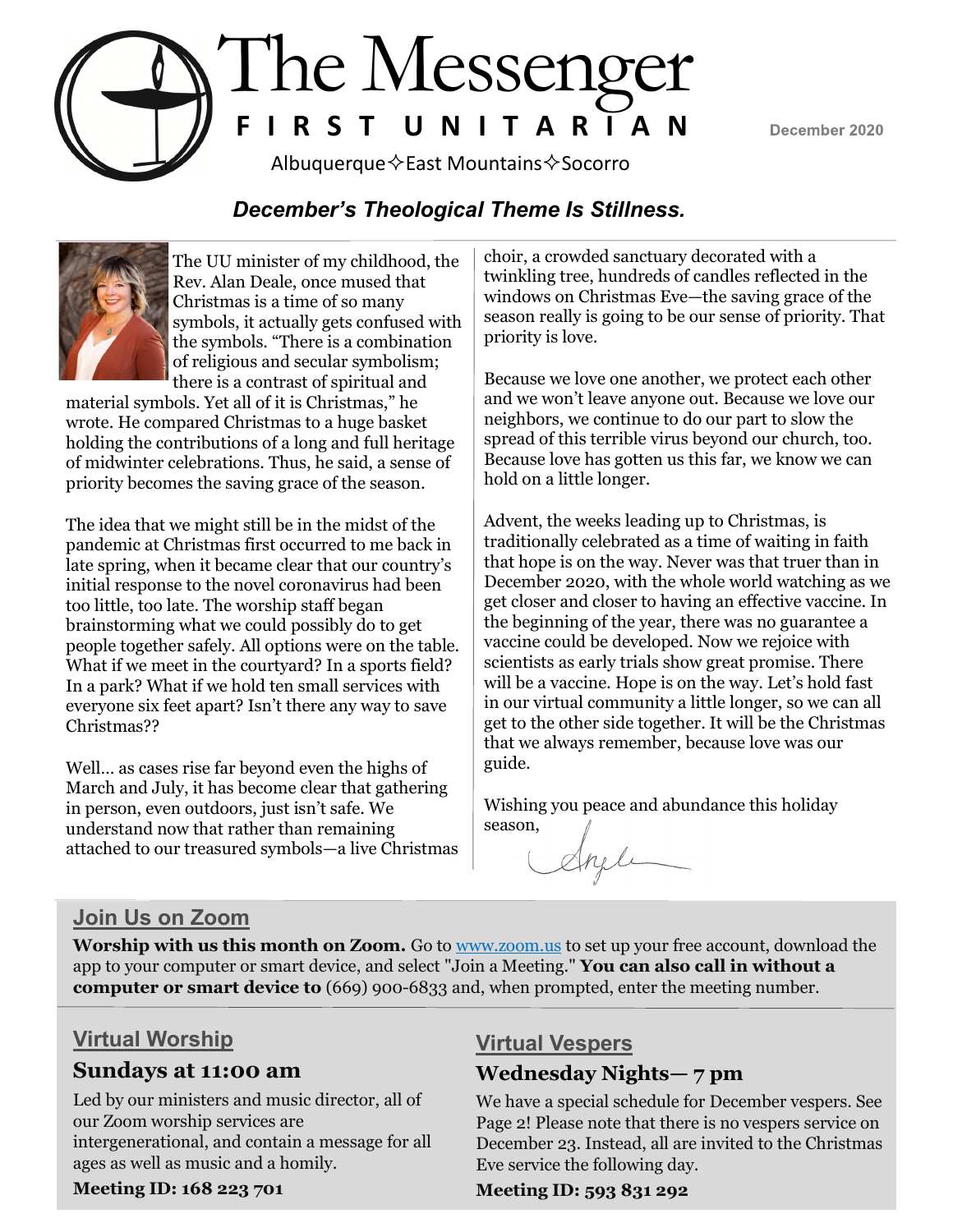# **Worship**

# **Sunday, December 6**

#### **"Stillness"**  *The Rev. Angela Herrera*

In her poem "Today," Mary Oliver writes, "I'm taking the day off. Quiet as a feather. I hardly move though really I'm traveling / a terrific distance. Stillness. One of the doors / into the temple." Today we'll look through that "door," in an introduction to this month's theological theme.

#### **Blue Christmas**

#### **Wednesday, December 9**



Even in normal

**7:00 pm**

times, the December holiday season can feel heavy for many of us. For some the expectations of peace, love, and joy surrounded by family and friends has not been their experience. For others December may be the anniversary of a memorable loss in your life. Fewer hours of daylight make some of us blue at this time of year. And 2020, of course, brings its own holiday blues. If, for any reason, this time of year finds you longing for a calm, reflective approach to the season, you are invited to the Blue December service. Music, silence, companionship, and thoughtful words will welcome and comfort us all. Led by our ministers, music director, and lay leaders.

# **Sunday, December 13**

#### **"Gratitude and Expectation"**  *The Rev. Angela Herrera*

A sermon about gratitude and the blessing of low holiday expectations. First preached by Angela in 2011, this message has fresh relevance today as we reshape our holiday plans in the world's pandemic year.

# **A Musical Vespers**

#### **Wednesday, December 16 7:00 pm**

Join Music Director Susan Peck for a musical vespers service. We'll celebrate and meditate on solstice, Chanukah, and Christmas with candlelight, poetry, singing, and prayers.

# **Sunday, December 20**

"Kings and Their Gods" *The Rev. Bob LaVallee*

In 2008, Catholic priest and activist Daniel Berrigan wrote a book called "The Kings and Their Gods" about the pathology of power, using the books of Kings from the Hebrew Bible as a leaping off point. Twelve years later, Rev. Bob reflects on power and morality in this moment.

# **Christmas Eve Service**

**Thursday, December 24** 

**6:00 pm**

This year we're consolidating our Christmas Eve

gatherings into one all-ages service with an online Las Posadas, fabulous traditional music, and a homily by Angela Herrera. Bring the whole family!

# **Sunday, December 27**

#### **"Inside the Chrysalis "**  *The Worship Coordinators*

We'll contemplate stillness and metamorphosis as we welcome the New Year together. How are you transforming in this time of waiting? What will you become? This interactive service will incorporate our annual worship stations, modified for Zoom.

#### **Participate in Las Posadas**

This year we're doing our annual Christmas Eve pageant over Zoom, and we still want families to participate! We'll be reading the story aloud, but **we need visuals to go with the story.** Visuals can be drawings or staged photographs that portray:

- Mary, Joseph, or the donkey;
- The travelers looking for a place to stay;
- Shepherds, angels, stars, royalty, and farm animals;
- An Inn, a manger, the traveler's road; or
- Any other image that suits the story!

**Get your family together, get creative, and send your images to [cpaul@uuabq.org.](mailto:cpaul@uuabq.org) Thanks!**

# **We Light a Candle**

We grieve with the friends and family of Beatriz Mitchell, who has died. A memorial celebration is being planned for 2021 when it is safe to gather in person again.

We mourn the death of former church member Elaine Marr, who died in late October.

We grieve with Jenni Johns as she mourns the death of her dear niece Gwen from COVID. We hold their family in our hearts.

We send healing thoughts to Chris Johnson, who is dealing with some health issues.

We hold Gretchen Fanslow and Janelle Campbell in our hearts as they recover from falls.

*If you're experiencing difficulties, health issues, or transitions, you can reach out to the Caring Network of First Unitarian at caring@uuabq.org.*

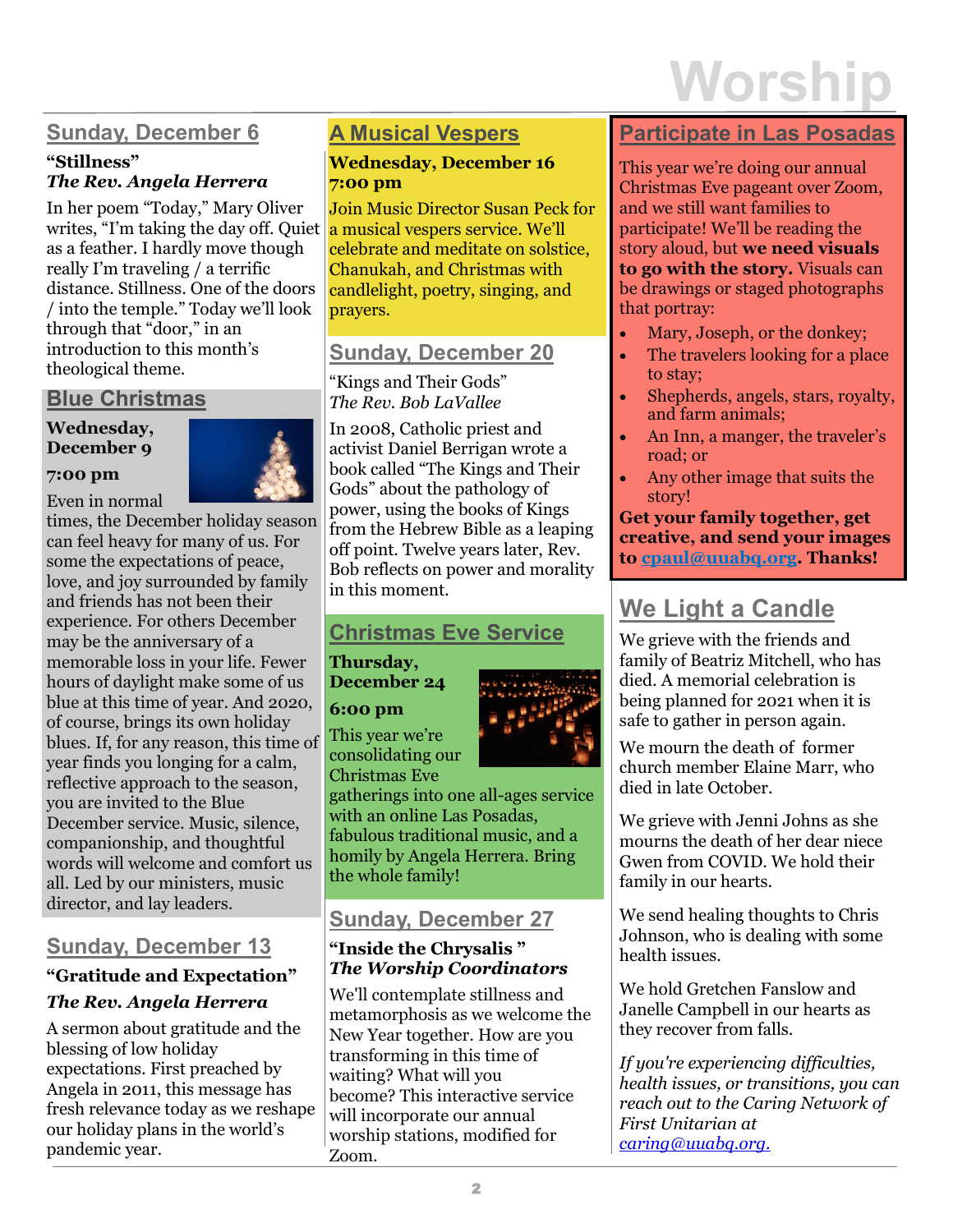# **Community News**

#### **Membership Milestones**

#### **A warm welcome to our newest members, who joined the church in November!**

- Toya Abatso-Diaz & Juan Diaz
- Carol Hobart
- Debbie & Gary Norris
- Patricia Milner
- Ferris Todd

#### **Happy Membership Anniversary to the following members of our community: One Year**

- Alfredo Alvidrez
- Graham & Nicola Bowkett
- Susan Hering
- Judith Lake

#### **Five Years**

- Megan Cox
- Pamela Livingston

#### **Ten Years**

- Rayonelle Baldwin
- Betty & Lee Higbie

#### **Thirty Years**

- Gale Borkenhagen **Thirty-Five Years**
- Michael McDonald
- Bronwyn Willis

*Are You Ready to Join the Church?* We will have our next virtual joining ceremony on **Sunday, December 6 at 12:15 pm.** If you have not done so yet, please fill out an "I'm Ready to Join" form on our website under "Connect—Becoming a Member." We will confirm your attendance and send you the information to log in for the ceremony.

# **Virtual Auction Success!**

**Thank you to everyone who made the 2020 Social Justice Online Auction a success!** To the many people that generously donated their time, skills, items, etc., and to the many people that supported the auction with their bids, thank you. The money raised will go a long way to aid the social justice groups that are providing such vital services in our community.

### **Angela Will Be On Sabbatical Soon**

From February 1 – May 31, our Senior Minister Angela Herrera will be on sabbatical leave. Sabbatical is an ancient concept relating to a period of rest. The root word means "ceasing" and is also found in the word "sabbath." In recognition that ministry is difficult, consuming work, congregations grant ministerial sabbaticals as periods of rest, renewal, and study equal to one month for each year of service. In our congregation, ministers typically take a four-month sabbatical every four years.

It has now been six years since Angela's last full sabbatical, and they have been eventful years! In just the last three, Angela became Senior Minister and she led us through an overhaul of our pastoral care program, a capital campaign and major building renovation, and a national search for an Associate Minister. That search brought Bob LaVallee to us—just in time for First Unitarian to become a virtual church. (Who knew Bob's internship experience at a virtual church would come in this handy?) Under her leadership during the pandemic, we've added a second weekly worship service on Wednesdays, developed a new Technical Arts Director staff position to support our virtual services, and created a full slate of COVID-safe church policies with an interdisciplinary, sciencebased COVID Advisory Council. Through all of these projects, we've continued to have high-quality worship services week after week. It's time for our busy Senior Minister to pause and rest as we prepare for the next big chapter in our congregational life.

During Angela's sabbatical, Bob LaVallee will take the lead, and special guests will help with some Sunday services. With services on Zoom, we have the opportunity to hear from talented preachers from all over the country! Most programming will proceed as usual, and the pastoral care team will continue to ensure everyone is held within our care. As sabbatical is a full break from the constant duties of ministry, Angela will not be available for meetings, communications, etc. during that time. Angela expresses her full confidence in Bob to lead us while she is on leave. And we can also rest assured that if anything urgent should arise that causes Bob and the Board of Directors to need to reach her, she'll still just be a phone call away.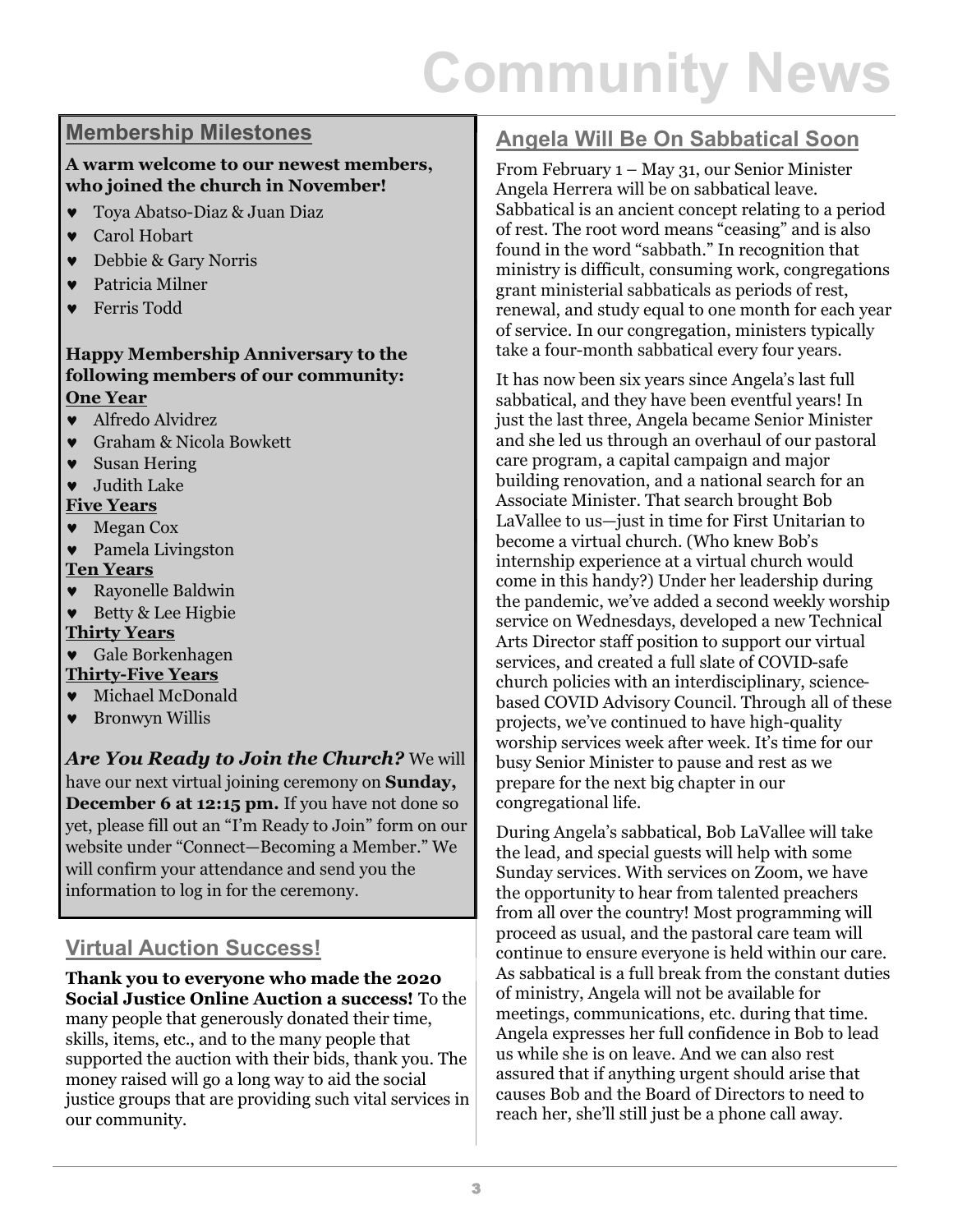# **Community News**

# **You Can Still Pledge!**

We are officially wrapping up the 2021 Pledge Campaign, but you can still make your pledge. As of this writing, we have reached \$780k of our \$1m goal. With just under 25% to go, your pledge could be the one that puts us over the top!



In 2020, we've come together to bridge our isolation, connect our families, and support one another. In such uncertain times, it's important that we know what support we can expect from our congregation in the year to come. The pledge you make can help us weather whatever storms are ahead in 2021. **We're so much stronger together.** 

Please do what you can. And thank you for every way that you make us stronger! You can pledge online; call the church office at 505-884-1801; or email us your pledge at accountant@uuabq.org.

# **It's That Time Again!**

Do you have a favorite local non-profit organization? During the **Annual Meeting on January 31, 2021** 



we will vote for next year's **Change for the Future recipients**. This program gives designated funds from the weekly offering to a different nonprofit each quarter. During our virtual services this year our congregation has far exceeded the usual donations to this program!

Thank you to all who have given so generously.

**To apply for 2021, a representative from the prospective organization must fill out the online form on our website by December 31.** It can be easily found by clicking on the link on our homepage at www.uuabq.org. **Please review the requirements there before submitting**. The Social Justice Council will schedule each nominee for an informational Zoom presentation to the congregation prior to the Annual Meeting and expects a representative from each organization to participate. Questions? Contact Bethe Orrell of the Social Justice Council at beeweaveit@gmail.com.

# **UUSC News: Guest at Your Table**

Guest at Your Table (GAYT) is our annual fundraising activity in support of the Unitarian Universalist Service Committee (UUSC). First U's GAYT campaign was cancelled in March this year, so our UUSC support for 2020 depends on our individual donations. UUSC has provided resources for learning about its programs at [https://](https://www.uusc.org/resources/congregations/guest-at-your-table/) [www.uusc.org/resources/congregations/guest](https://www.uusc.org/resources/congregations/guest-at-your-table/)-atyour-[table/.](https://www.uusc.org/resources/congregations/guest-at-your-table/) There you can find stories for all ages and videos about four special "guests" who are UUSC partners in social justice programs around the world, working in areas challenged by climate change, discrimination, and barriers to immigration. You can also watch a sermon video, create your own donation box, and make a donation online as you are able.

#### **Board of Directors Update**

I hope everyone is looking forward to the holidays, such as they are this year.

As we wrap up this year's pledge drive, board members have been busy making phone calls to past pledgers who we haven't heard from yet. I know, for some, these calls can be annoying, though we do try hard to make them pleasant. It's also a chance to hear from you—kindly, please—if you have suggestions for the board or church staff, or if you need pastoral care. We pass that information along to those who might be able to change something or help.

Why do we make these calls? Pledge amounts are needed so that the staff can propose a realistic budget, the board can do meaningful tweaking, and the congregation can vote on the budget in January at the Annual Meeting. Your pledges to the church are the foundation of our financial health. Thanks to all who pledge to help our church thrive!

In other business, the board has formed a task force to look into the ARC Building that sits just south and east of our playground. We are exploring whether the church would benefit from owning or leasing this building in the middle of our church property, which is up for sale. Thanks to all the volunteers who have done research into this, those who volunteered for the task force, and to George Bakula and Gwen Sawyer, who graciously agreed to serve as co-chairs of the task force.

You can reach me at boardpres@uuabq.org with suggestions or comments. I'm grateful for each and every one of you and what you bring to our community.

*Heather Clark, President of the Congregation*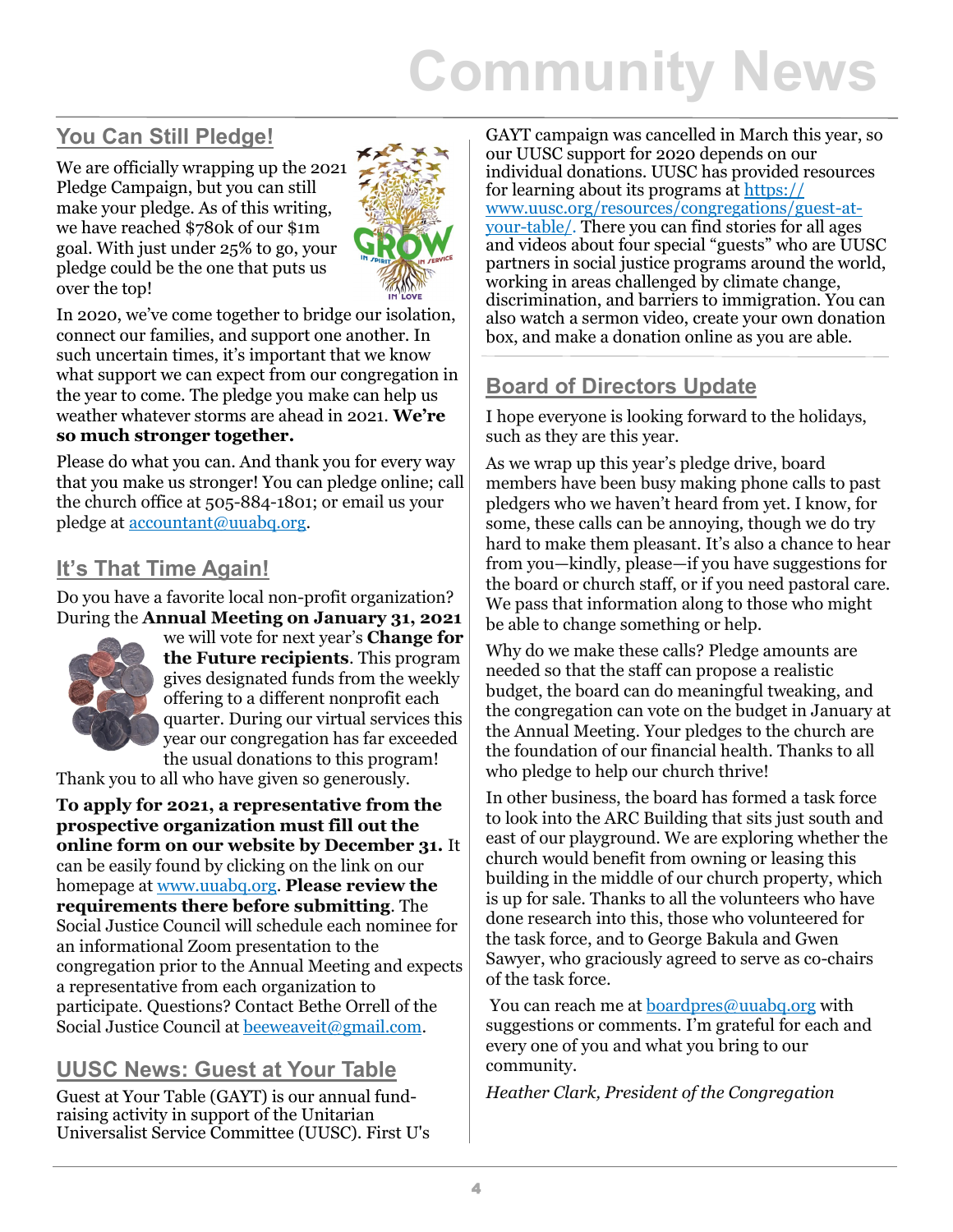



#### **From Our Director of Religious Education**

"Peace, happiness, and joy is possible during the time I drink my tea." Thich Nhat Hanh

#### Greetings!

Our families have more time than usual lately to experience stillness. Is it forced? Is it a friend? Is it a refuge? Is it boring? I think back to my own childhood and remember how much I enjoyed the peace of stillness while reading, drawing, or exploring the woods. Does your family have a place they like to go to experience the opposite of busyness? How do your family members like to spend time, not necessarily alone, but quietly?

I've heard many folks express fear over what the upcoming winter holidays will be like while still adhering to Covid-avoidance practices. It will be very different from what most of us are used to. It could also be a great chance to make room for some new family traditions. What could you fill that space with?

Share a memorable moment of winter stillness from the past with each other. Draw a picture of it, tell a story, and look for an opportunity to experience something similar again. Much of our natural world is taking a break now: dormancy, hibernation, less activity, and more rest. Go outside together and take some time to observe everything that is at rest and wonder why that happens. Give the celebration of stillness a place in your winter holiday celebrations.

Whether your holidays are quiet or busy, I wish you peace.

Nea

**Mia Noren, [Dre@uuabq.org](mailto:Dre@uuabq.org) Director of Religious Education, Credentialed**

#### **RE Notes**

Our **POP! (Parents of Preschoolers)** program had a great discussion at our second session. We'll meet again on **Friday, December 11 at 6:00 pm** to talk about Building Rituals. The materials are short and easy to access, and we'd love to have a few more people in our group. Contact me if you'd like to join us!

I created a **Bitmoji Resource Room** for our elementary children to be able to interact with the RE stories, songs, videos, and activities for the month,

whenever they want to. Have you had a chance to check it out? There are resources for parents, too! It changes every month and you can find it on our First UU Families Facebook page or on the church's website under the "Learn" tab.

#### **Zoom Meetings**

If you're not getting the notices for our online check-ins, **make sure your family is registered**. You can do so on our website under the "Learn" tab. Contact Alana Rodriguez at reasst@uuabq.org if there are changes to your information, especially email. This is the only way we have to contact you!

#### **Volunteering**

I hear that families are just stretched to the limit these days. That's a big reason to change how we do things while we are meeting virtually. Now, more than ever, we want to show our children how a community shows up for each other—community is still "the curriculum." Classes are shorter and simpler, and I still need you. Please connect with me if you think you can help!

#### **Youth News**

As we contemplate the theme of Stillness, we realize the shared feeling of the month may be one of exhaustion and grief. This is our first Winter Holiday season under COVID, and there may be grief over what we aren't able to do—the



traditions, the gatherings. It's so much. Oh! And we just had an election. Even for those not able to vote, we all felt the impact and possibly a sense of exhaustion and unrest. We will surely need some quiet stillness to find our balance.

Each week, the Youth Bitmoji Resource Room will be centered around invitations our faith makes to be a people of stillness. It invites us to step away from the busyness, listen for the voices of angels (4th UU Source focus), delve into the darkness (6th UU Source focus), and a look at justice and the shadow side of stillness (8th Principle focus). Don't forget about our weekly Sunday check-ins where we spend time connecting to each other through games, crafts, and discussion.

**Alana Rodriguez, [youth@uuabq.org](mailto:youth@uuabq.org) Youth Programs Coordinator, RE Assistant**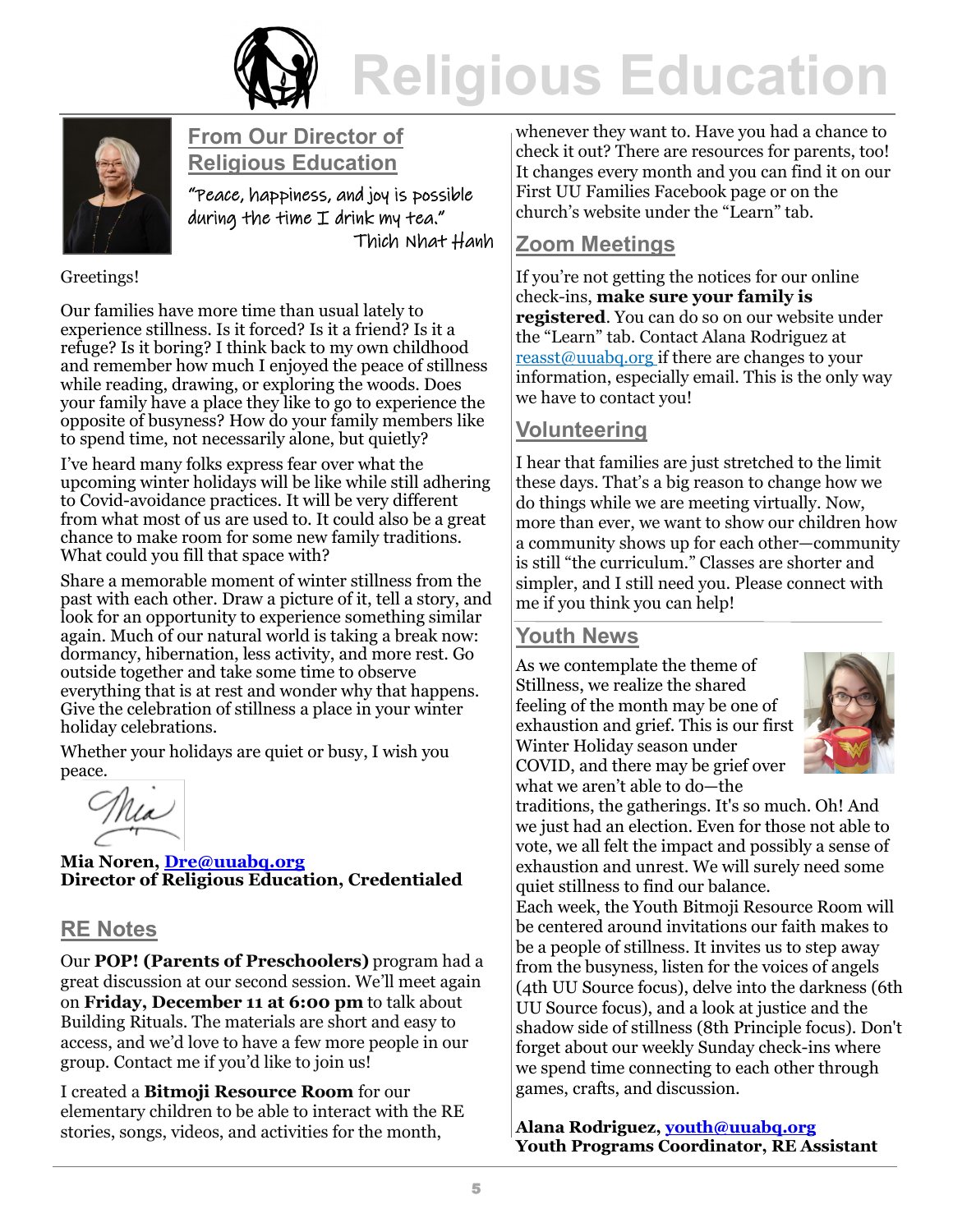# **Connect & Learn**

# **Adult Faith Formation**

# **Sunday Explorations**



Sunday Explorations meets every Sunday at 9:30 am. Join us for stimulating conversation on UU faith-based topics.

Bring your coffee or tea to this virtual conversation.

**Meeting ID: 842 4289 2753 Passcode: 041625**

#### **"The Prophet's Voice"**

Facilitators: Jim Stewart and Angela Merkert

Throughout the ages, prophets have arisen who challenged the dominant powers that benefited the few and marginalized the many. In this three-week series, we will talk about the "prophetic voices" we hear in brief readings from Amos, Isaiah, and Matthew. What was their message for their times? In each case, how does their message of truth and compassion speak a critical word for our situation and energize us to create a more just society?

#### **December 6**

#### **Amos: Indictment of the Powers and Vision for the Poor**

Readings: Amos 2:6-8; Amos 5:11-12, 21-24; Amos 6:4-6

#### **December 13**

#### **Isaiah: Call and Comfort**

Readings: Isaiah 6:1-8; Isaiah 40:1-11

#### **December 20**

**Matthew: A King's Rage and a Prophet's Grief** Reading: Matthew 2:1-20

#### **December 27**

#### **Mindfulness in Dark Times**

Based on a Buddhist book, "Miracle of Mindfulness," by Thich Nhat Hanh and a second book. How does practicing mindfulness help us navigate the national crises? Does meditation have a role too?

Ron Friederich, Facilitator

# **Music Notes from Susan Peck**



Calling all singers! Please join the Chalice Choir and Sol Singers in our winter music-making projects. We're recording some wonderful arrangements of Christmas music using Virtual Caroling Kits by UU

musician Adam Podd and his brother Matt.

If you're feeling lonely and would like some extra music in your week, join Jetta Reynolds and members of Sol Singers for Friday afternoon drop-in visits, usually from 4:00-5:00 pm. Please contact Jetta Reynolds for more information and Zoom link, at jettaruthreynolds@gmail.com.

Contact Susan at speck@uuabq.org with your questions or for more information about how we're continuing to make music at First U.

# **Albuquerque Interfaith**

First Unitarian has been part of Albuquerque Interfaith (AI) for more than twenty-five years. In 1993, faith leaders in Albuquerque came together because they believed that **acting collectively we could build a more responsive democracy for all of us.** Over the years, AI has addressed issues including behavioral health, education, immigrant justice, job training, and strengthening our neighborhoods.

In 2021, AI will begin a period of deepening our roots, expanding beyond our 17 member institutions, and stabilizing our financial base. Member institutions will be engaging in relational conversations, building trust and power as we bring forward issues to take to the coming Legislative Session in Santa Fe. This is an exciting time to engage in the process of building the "new normal" we want for our community and our state. Watch the e-broadsheet for opportunities to get involved! For more information, contact Martha Ketelle, mketelle@gmail.com.

#### **Living Alone Together**

Many of us are waiting out the pandemic at home on our own. If you would like to regularly connect with other people living alone and provide mutual support, join us each Wednesday evening. Email Debbie Wolfe at lobitaroja55@gmail.com for more information.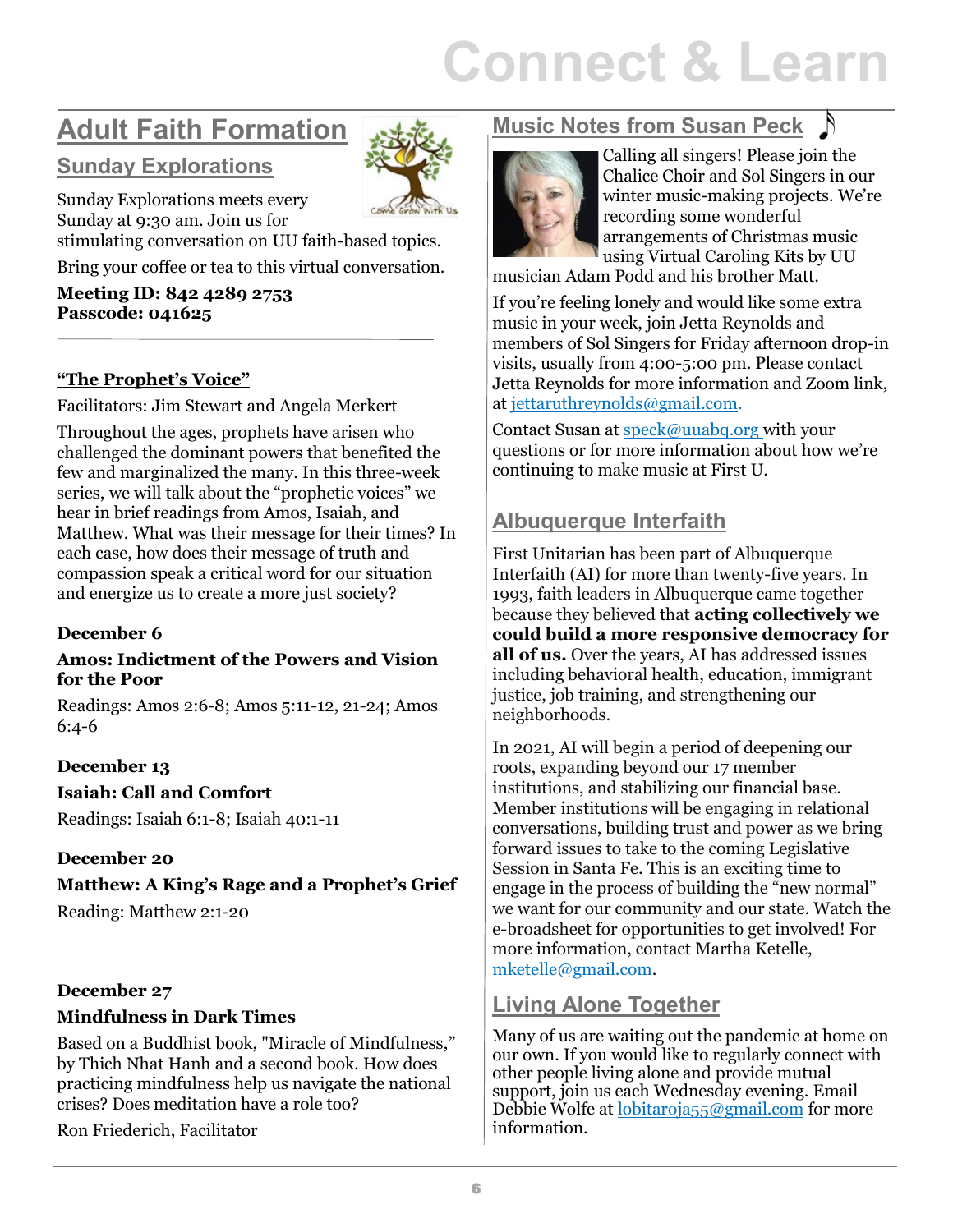# **Groups & Activities** *all are welcome*

# **Outdoor Volunteer Opportunity**

The Landscape Committee needs help for a leaf clean-up on **Saturday, December 5**. There will be a morning effort (9:00—11:00) and an afternoon one (1:00—3:00). Bring your own gloves, drinks, and snacks. All participants must use face coverings and practice physical distancing. We thank you for volunteering. Please [notify Steve](mailto:nmsleep@unm.edu)  [Phillips](mailto:nmsleep@unm.edu) at nmsleep@unm.edu if you are planning to join us in the morning or the afternoon.

# **Empower the LGBTQ+ Investor**

On **December 8 at noon**, we'll take a deep dive into the challenges that LGBTQ+ investors face and discuss potential solutions that can empower decision-making. Join Kris Kennedy, Financial Advisor and First U Member, as well as guest Kevin Healy from Goldman Sachs, for a free one-hour webinar sponsored by the Radical Generosity committee. Register at https://tinyurl.com/ LGBTQinvestor.



#### **Winter Solstice Wisdom Circle**

On the **19th, the third Saturday morning of December from 10:30-noon**, we in the winter of life will gather around our Zoom table to make merry and talk about what we're learning from celebrating the holidays in cyberspace. Along with that, we'll reflect on the meaning of the solstice season and share childhood stories. Come join the Chautauqua—everyone welcome. If you're so inclined, don festive gear and bring something nice to sip & something delectable to nibble. To join us, email Jerilyn Bowen at *jbowen1@unm.edu* for the meeting information.

# **Report from the Earth Web Team**

Our church environmental team has resumed monthly meetings over Zoom. "The Drawdown Review" is our study this year, as we continue to educate ourselves about dealing with climate change. We are currently exploring what we can do to further environmental efforts in the New Mexico Legislature. We are especially interested in supporting The Green Amendment and Community Solar. State Senator Mimi Stewart will

be a guest speaker at **our next meeting on December 13 from 12:30–2:00.** We also have a **fun Holiday meeting on December 19, from 4:00–5:30.** If you want more information and are not already on our contact list, send a message to marilynlea@aol.com.

#### **Newbie Connections**

**Are you new here?** We have found one of the best ways to feel truly connected to our community is to join a small discussion group. Join Chuck Blocher for a drop-in discussion about all things UU. No need to sign up or make a long commitment. We meet once a month on the last **Tuesday at 7:00 pm, with our next meeting on December 29**. Contact Chuck at chuck.blocher@me.com or Laira Magnusson at LMags@uuabq.org for meeting information.

#### **Brothers Men's Group**

All male-identifying members of our community are welcome to join for conversation and support on the second and fourth Tuesday of each month at 6:00 pm. Join us on **December 8 and 22** at https://uuma.zoom.us/j/736923181.

# **December Reads**

**Bread, Wine, and Book Club** will meet **Friday, December 11 at 7:00 pm** on Zoom. We will be discussing *2 A.M. at the Cat's Pajamas* by Marie-Helene Bertino. Contact Martha Beyerlein (martha.beyerlein@comcast.net) for the meeting information.

The **Monday Afternoon Book Club** will not meet in December.

**The Nonfiction Book Club** continues to meet on Zoom **Wednesdays at 2:00 pm**. We are currently reading *The Sixth Extinction* by Elizabeth Kolbert. For meeting information, contact Bob Wood at 352- 0212 or roberttwood@gmail.com.

**Reading on Racism Book Group's** selection for December is *White Rage* by Carol Anderson. Our meeting is **December 30, 3:00—5:00 pm.** To join us and receive the Zoom link, please contact Becky Steele at d2steele2@gmail.com.